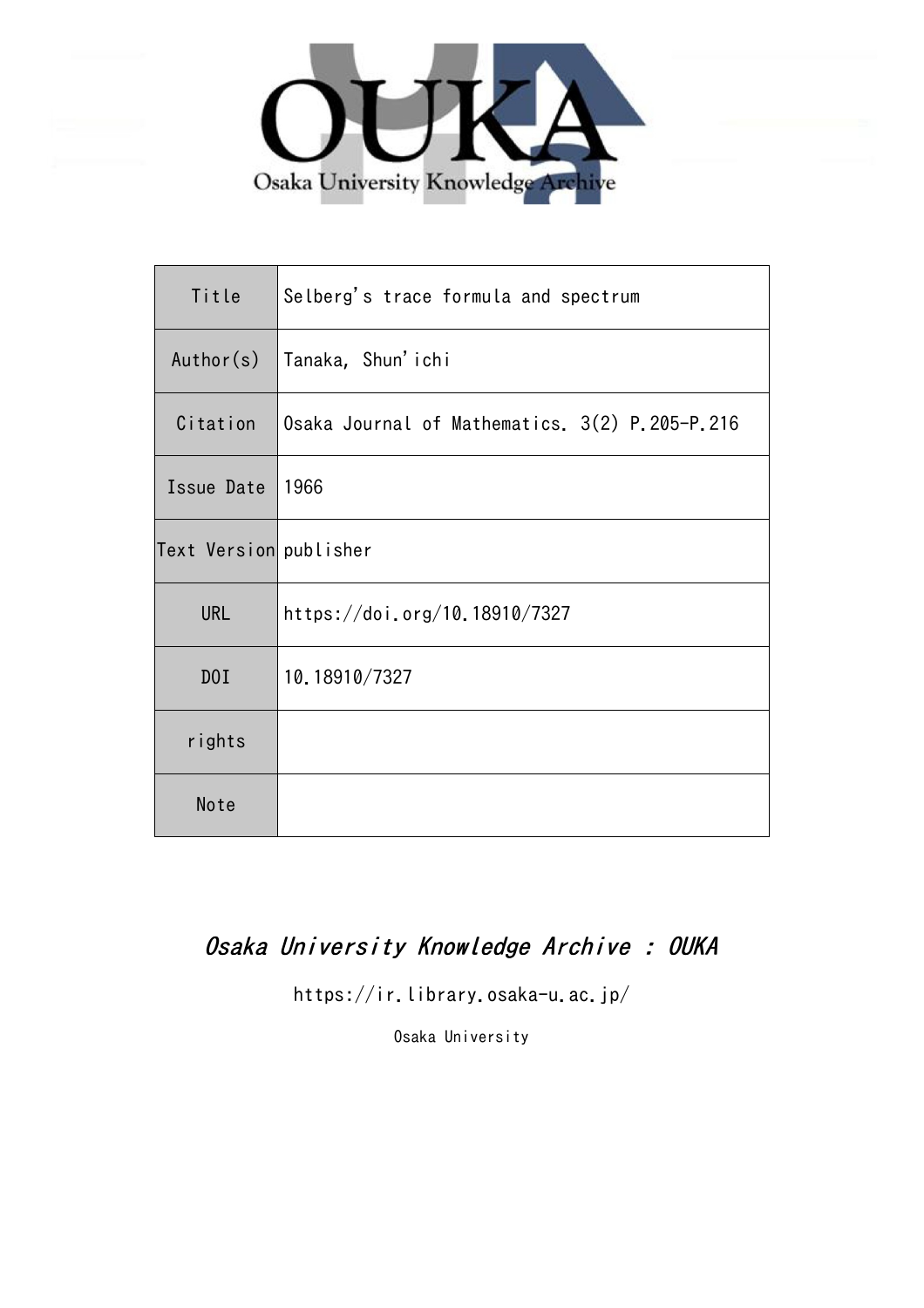# **SELBERG'S TRACE FORMULA AND SPECTRUM**

## SHUN'ICHI TANAKA

(Received May 9, 1966)

In this paper we study the spectrum associated with discontinuous groups operating on the upper half plane.

I.M. Gelfand conjectured that if two discontinuous groups with compact fundamental domains have the same spectrum, then they are conjugate. We have no proof for his conjecture, however we can show that the numbers of conjugate classes with same eigenvalues coincide each other for such groups (§4). In §5, we shall give a formulation and a proof of an announced result<sup>1)</sup> of I.M. Gelfand which is a weaker version of his conjecture.

Our second object is to give the asymptotic formula for the discrete spectrum associated with the modular group  $(\S 6)$ . Our result can be described by Weyl type formula. In the case the fundamental domain is compact, I.M. Gelfand and I. Pyatetzki-Shapiro announced the asymptotic formula of the spectrum (connected with representations of class 1) for general semi-simple Lie groups. The definitions and summary of the known results are give in  $\S 1$  and  $\S 2$ .

The author expresses his hearty thanks to Professors H. Yoshizawa and A. Orihara for their kind advices. A summary of our results was announced earlier in Proc. Japan Acad. 42 (1966), 327-329.

#### **1. Recapituration**

1.1. General situations

Let *G* be a semi-simple Lie group and Γ be its discrete subgroup. We denote by  $\hat{\varphi}$  the space of functions  $f(g)$  which satisfy

$$
f(\gamma g) = f(g) \quad \text{for} \quad \gamma \in \Gamma, \ g \in G
$$

$$
\int_{F} |f(g)|^2 dg < \infty ,
$$

and

where *F* is a fundamental domain in *G* of transformations  $g \rightarrow \gamma g$ ,  $\gamma \in \Gamma$ .  $\hat{\mathfrak{D}}$  is a Hilbert space with the scalar product

$$
\langle f_1, f_2 \rangle = \int_F f_1(g) \overline{f_2(g)} dg
$$

<sup>1)</sup> Added in proof: After the preparation of this work, a proof wad publised in, I.M. Gelfand, M.I. Graev, I. Pyatezkki-Shapiro, Theory of representations and automorphic func tions (in the Series 'Generalized Functions', Vol. 6, in Russian), Moscow (1966).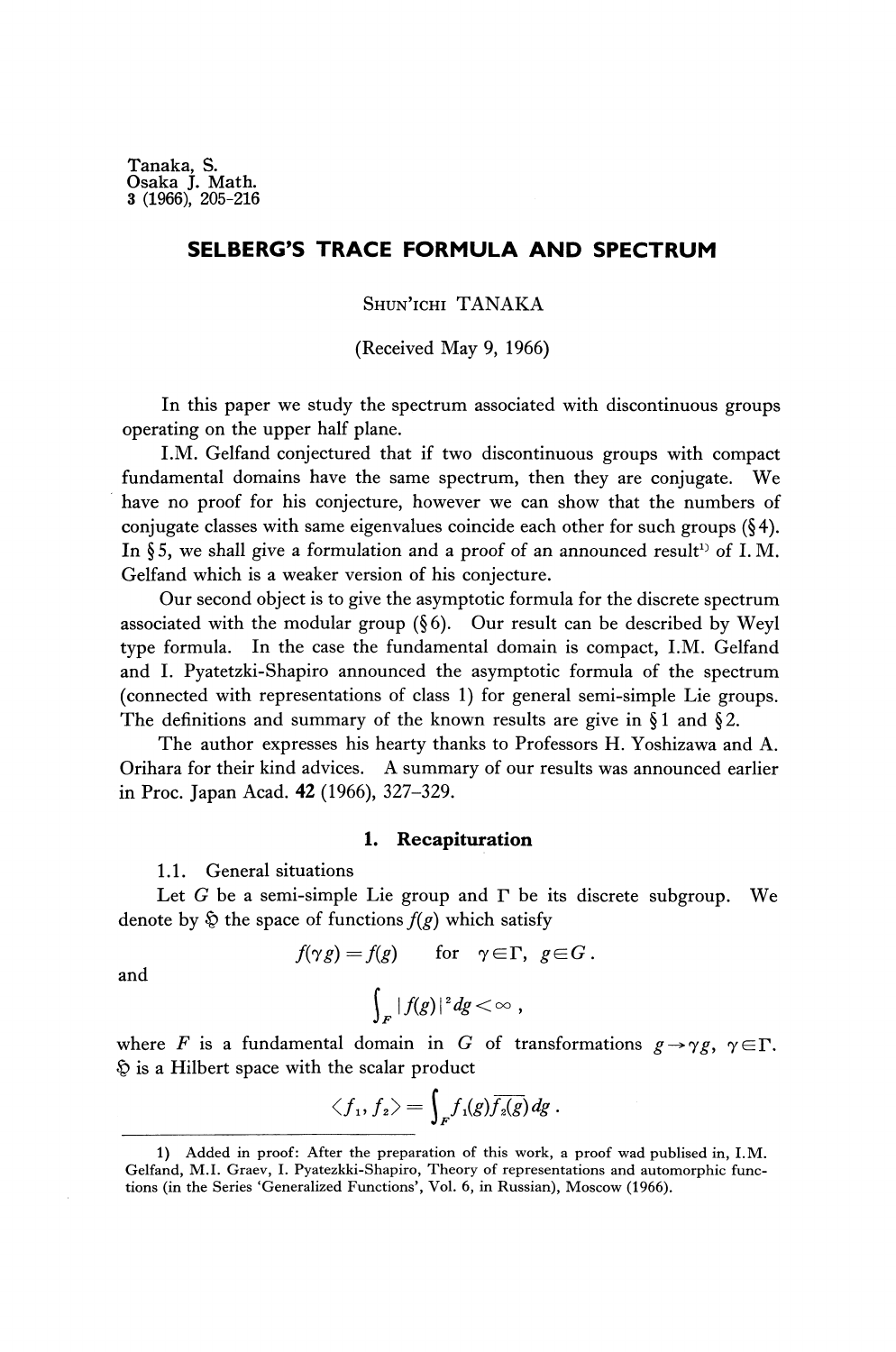206 S. TANAKA

The representation  $\{T_g, \, \hat{\mathfrak{D}}\}$  is unitary and the problem is to decompose this representation into irreducible ones. The first general result is

**Theorem** ([2]). If the factor space  $\Gamma \backslash G$  is compact, the representation  $\{T_{\bm g}$  ,  $\hat{\bm \triangledown}\}$  can be decomposed into countable discrete direct sum of irreducible re*presentations of G, where the multiplicity of each irreducible representation is finite.*

Irreducible representations of *G* can be parametrized by indeces  $\rho$ . Suppose that the decomposition mentioned above is written as follows.

(1) 
$$
\{T_g,\,\mathfrak{H}\}=\sum_k\{T_g^{\,0}\mathbf{k}^\prime,\,\mathfrak{H}^{\,0}\mathbf{k}^\prime\}.
$$

The main tool of studying the decomposition is the trace formula. We follow here the argument of [2]. For  $\varphi(g) \in L^1(G, dg)$ , the operator

$$
T_{\varphi} = \int_{G} \varphi(g) \, T_{g} \, dg
$$

is defined and bounded in  $\hat{p}$ . We have

$$
T_{\varphi}f(g_1)=\int\limits_{F}K(g_1,\,g_2)f(g_2)\,dg_2\,,\\ K(g_1,\,g_2)=\sum\limits_{\gamma\in\Gamma}\varphi(g_1^{-1}\gamma\,g_2)\,.
$$

Let  $\pi_{\rho}(g)$  be the trace of the irreducible repsrentation  $\{T_g^{\rho\rho}, \mathcal{D}^{\rho\rho}\}\$  and we will put

$$
h(\rho)=\int_G \varphi(g)\pi_\rho(g)dg.
$$

With suitable condition on  $\varphi(g)$ , the above calculation is justified and  $T_{\varphi}$  is a trace operator. Calculating the trace of  $T_{\varphi}$  in two ways, we have

$$
\sum_{k} h(\rho_k) = \int_{F} (\sum_{\gamma \in \Gamma} \varphi(g^{-1} \gamma g)) dg.
$$

From now on let us consider not all of irreducible representation of G, but only representations of class 1 of G. A class 1 representation is defined as an irreducible representation of  $G$  which has in its representation space a  $U$ -invariant vector unique up to constant factor, where *U* is a maximal compact subgroup of G. If we take as  $\varphi(g)$  a two sided U-invariant function, then  $h(\rho)=0$  unless  ${T_g^{(p)}, \hat{\psi}^{(p)}}$  is of class 1. If  ${T_g^{(p)}, \hat{\psi}^{(p)}}$  is of class 1, then

$$
h(\rho)=\int_G \varphi(g)\,\omega_{\rho}(g)\,dg\ ,
$$

where  $\omega_{\rho}(g)$  is the zonal spherical function corresponding to this representation.

Class 1 representations can be parametrized by the set of continuous para meters. When the factor space  $\Gamma \backslash G$  is compact, I. M. Gelfand and I. Pyatetzki-Shapiro anounced the asymptotic formula for the parameters of class 1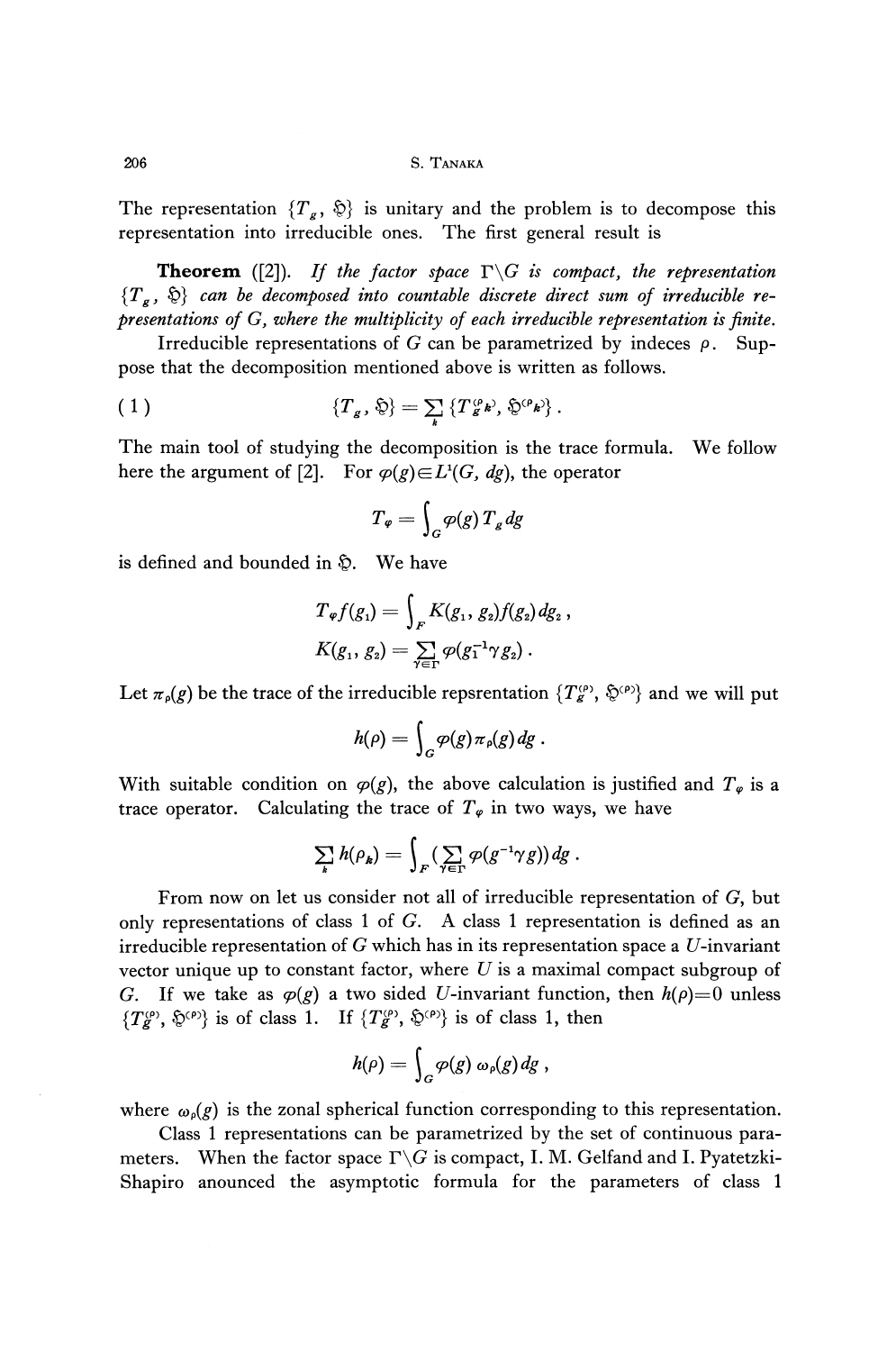representations which are contained in the decomposition  $(1)$  (see [3]). §4.1 and §6 are concerned with this type of problem for  $G = SL(2, \mathbb{R})$ .

1.2 Some facts about *G=SL(2, R)*

From now on we shall be concerned with  $G = SL(2, \mathbb{R})$ . Here we describe the class 1 representations of  $G=SL(2, \mathbb{R})$ .

i) Principal series.

These representations are realized in the function spaces on the real line. Operators of representations are determined by formulas

$$
T_g^{(r)}f(x) = f\left(\frac{\alpha x + \gamma}{\beta x + \delta}\right) |\beta x + \delta|^{2ir-1} \quad \text{for} \quad g = \begin{pmatrix} \alpha & \beta \\ \gamma & \delta \end{pmatrix},
$$

where  $r$  is a non-negative real number. Scalar product is defined as follows:

$$
(f_1,f_2)=\int_{-\infty}^{\infty}f_1(x)\overline{f_2(x)}\,dx.
$$

ii) Supplementary series

Operators of representations are given by the formulas as above, but in this case *r* is pure imaginary and  $0 \leq Im \, r < \frac{1}{2}$ . The scalar product is defined by

$$
(f_1, f_2) = \int_{-\infty}^{\infty} \int f_1(x) \overline{f_2(x)} |x_1 - x_2|^{-1+2\iota r} dx_1 dx_2.
$$

Now let g,  $h \in G = SL(2, R)$  be matrices  $g = \begin{pmatrix} a & b \\ c & d \end{pmatrix}$  and  $h =$ The mapping

$$
h \rightarrow \frac{\alpha - i\beta}{\gamma - i\delta} = \tau = x + iy
$$

induces the identification of *G/U* with the upper half plane *H.* Then the image of gh by the above mapping is  $\frac{a\tau + b}{\tau}$ . So we define the action of *G* on *H* by  $c\tau+d$ the formula,

$$
g\tau = \frac{a\tau + b}{c\tau + d}
$$
 for  $g = \begin{pmatrix} a & b \\ c & d \end{pmatrix}$ .

The measure  $d\tau = dxdy/y^2$  on *H* is induced by the Haar measure of *G*.  $\Gamma \backslash G$  is compact (or, of finite measure) if and only if  $\Gamma \backslash H$  is compact (or, of finite measure).

 $g = \begin{pmatrix} a & b \\ c & d \end{pmatrix}$  and  $-g = \begin{pmatrix} -a & -b \\ c & d \end{pmatrix}$  have the same effect as transformations of *H.* Considered as a transformation group of *H*, *G* is reduced to  $G_0 = G / \{\pm e\}$ , where  $e = \begin{pmatrix} 1 & 0 \\ 0 & 1 \end{pmatrix}$ .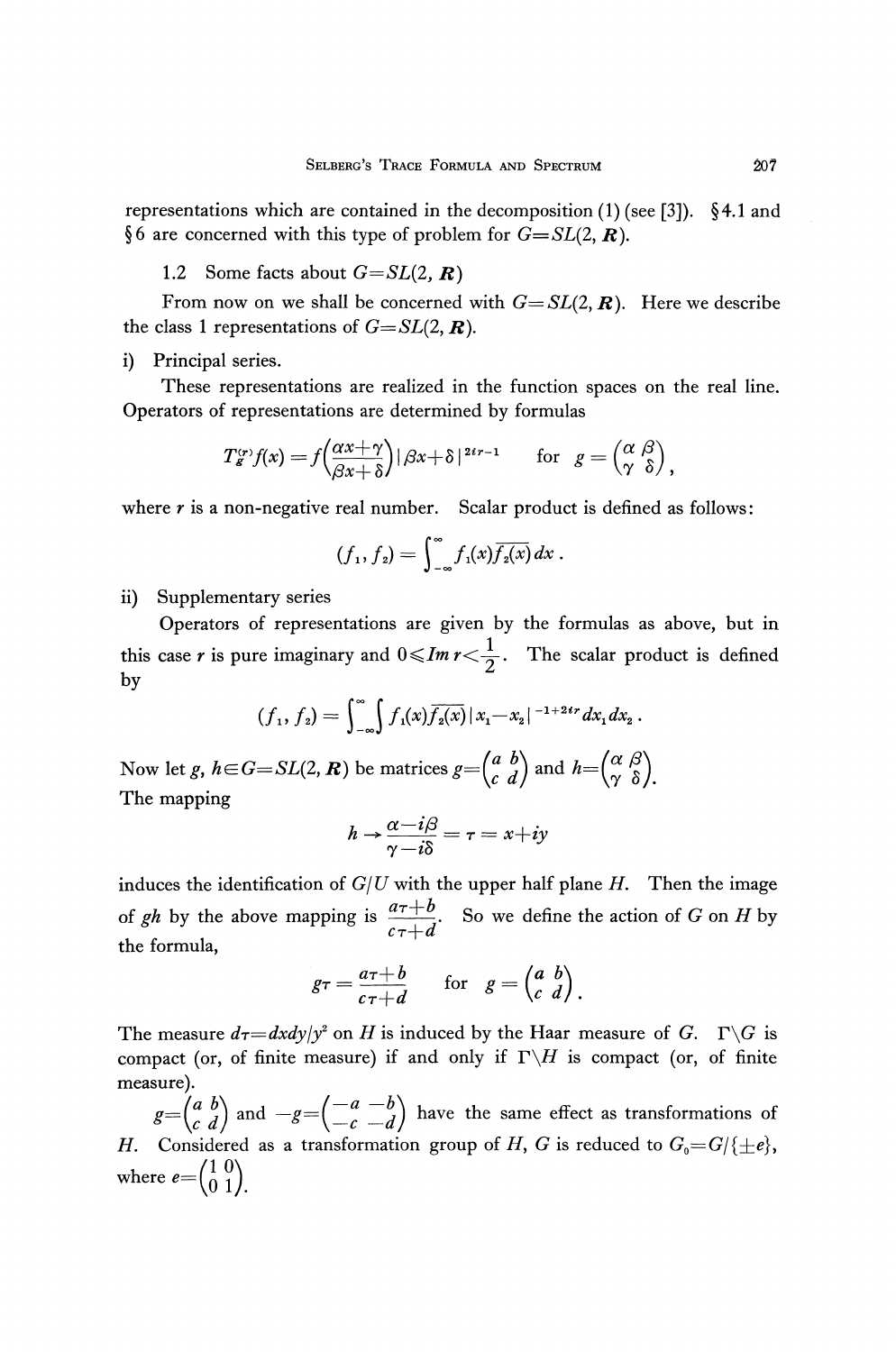208 S. TANAKA

We denote with  $\mathfrak{D}_0$  the space of functions  $f(\tau)$  which satisfy

 $f(\gamma \tau) = f(\tau)$  for  $\gamma \in \Gamma$ ,  $\tau \in H$ 

and

$$
\int_D |f(\tau)|^2 d\tau < \infty ,
$$

where  $D$  is a fundamental domain in  $H$  of  $\Gamma$ .  $\mathfrak{D}_{\mathfrak{0}}$  is a Hilbert space with the scalar product

$$
\langle f_1,f_2\rangle=\int_Df_{\rm 1}(\tau)\overline{f_{\rm 2}(\tau)}\,d\tau\;.
$$

The Laplace-Beltrami operator

$$
\Delta=-y^{\imath}\Big(\frac{\partial^{\imath}}{\partial\,x^{\imath}}{+}\frac{\partial^{\imath}}{\partial y^{\imath}}\Big)
$$

considered in  $\mathfrak{D}_0$  is self-adjoint. By the well-known principle, the decomposi tion of  $\{T_g, \, \hat{\mathbb{Q}}\}$  into class 1 representations is equivalent to the spectral de composition of  $\Delta$  in  $\mathfrak{D}_0$ .  $\Delta$  has non-negative spectrum and we denote the discrete part of the spectrum with  $\Lambda_{\Gamma}$ . Spectrum  $\lambda$  of  $\Delta$  and the parameter *r* of the corresponding representation are connected by the equation  $\lambda = \frac{1}{4} + r^2$ .

1.3. A conjecture of I. M. Gelfand

In [1] I. M. Gelfand conjuectured that, when  $\Gamma_1 \backslash H$  and  $\Gamma_2 \backslash H$  are compact and  $\Lambda_{\Gamma_1} = \Lambda_{\Gamma_2}$ , then  $\Gamma_1$  and  $\Gamma_2$  would be conjugate in  $G_0$ . He announced the following weaker result. A continuous deformation of  $\Gamma$  that does not change  $\Lambda_{\Gamma}$  is trivial. We shall discuss some aspect of this problem in §4.2 and §5.

## **2. Selberg's trace formula**

The trace formula for class 1 representations of  $G=SL(2, \mathbb{R})$  can be transformed further and written as (2) when  $\Gamma \backslash H$  is compact (A. Selberg [8]. A detailed proof of (2) is given in [4]). A. Selberg states an analogous formula also in the case when  $\Gamma \backslash H$  is not compact. This formula are called Selberg's trace formula. Since we need those results in our discussion, we shall write them explicitly in this section.

Let  $\Gamma \backslash H$  be compact. If  $h(r)$  satisfies conditions (H) that is,

 $(H.1)$   $h(r)=h(-r),$ (H.2)  $h(r)$  is regular analytic in a strip  $|Imr| < \frac{1}{2} + \varepsilon$ ,  $\varepsilon < 0$ , (H.3)  $h(r) = 0(1+|r|^2)^{-1-\epsilon}$  in this strip, then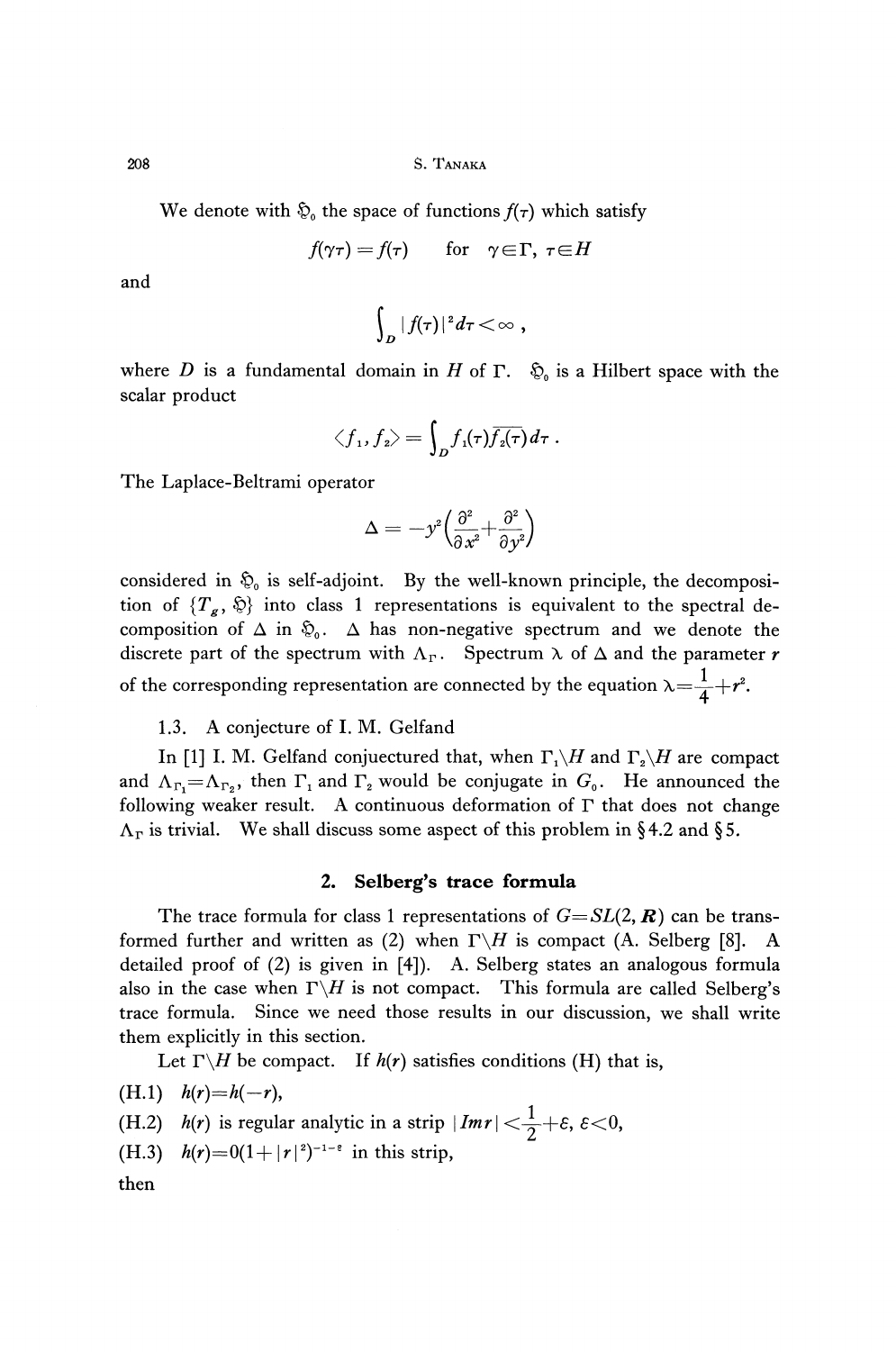$$
\sum_{\lambda=(1/4)+r^2\in\Lambda_{\Gamma}}h(r)=\frac{A(D)}{2\pi}\int_{-\infty}^{\infty}r\frac{e^{\pi r}-e^{-\pi r}}{e^{\pi r}+e^{-\pi r}}h(r)dr
$$
\n
$$
+\frac{1}{2}\sum_{\beta=1}^{s}\sum_{k=1}^{m\beta-1}\frac{1}{m_{\beta}\sin\frac{k\pi}{m_{\beta}}}\int_{-\infty}^{\infty}\frac{e^{\pi r-2\pi r(k/m_{\beta})}+e^{-\pi r+2\pi r(k/m_{\beta})}}{e^{\pi r}+e^{-\pi r}}h(r)dr
$$
\n
$$
+2\sum_{\alpha=1}^{\infty}\sum_{k=1}^{\infty}\frac{\log N\{P_{\alpha}\}}{N\{P_{\alpha}\}^{k/2}-N\{P_{\alpha}\}^{-k/2}}g\left(k\log N\{P_{\alpha}\}\right),
$$

where  $A(D)=\int_D d\tau$  and

$$
g(u) = \frac{1}{2\pi} \int_{-\infty}^{\infty} e^{-iru} h(r) dr.
$$

We count both values of r that give the same  $\lambda$  (and if  $\lambda = \frac{1}{4}$ , r=0 with double multiplicity).  $m_\beta$  ( $\beta = 1, \dots, s$ ) are orders of  $R_\beta$ , the representatives of primitive elliptic classes in  $\Gamma$  (considered in  $G_0$ ).  $N\{P_a\}$   $(\alpha=1,2,\,\cdots)$  are the squares of larger eigenvalues (norms) of *P<sup>a</sup> ,* the representatives of primitive hyperbolic classes in  $\Gamma$  (considered in  $G_0$ ). Both sides of (2) converge absolutely.

We introduce some additional notations. It is konwn that  $N\{P_{\alpha}\}\; (\alpha=1)$ 2,  $\cdots$ ) do not accumulate to a finite value. We denote with  $a_1, a_2, \cdots$  the smallest, next,  $\cdots$  values of  $N\{P_a\}$ ,  $\alpha = 1, 2, \cdots$ . Obviously  $1 < a_1 < a_2 \cdots \uparrow \infty$ . Put  $\varepsilon_i = \log a_i$  and let  $n_i$  be the number of representatives of primitive hyper bolic classes whose norms are equal to *a<sup>t</sup>* . We put

$$
E(r) = \sum_{\beta=1}^s \sum_{k=1}^{m\beta-1} \frac{1}{m_\beta \sin \frac{k\pi}{m_\beta}} \frac{e^{\pi r - 2\pi r(k/m_\beta)} + e^{-\pi r + 2\pi r(k/m_\beta)}}{e^{\pi r} + e^{-\pi r}}
$$

Then the Selberg's trace formula can be written as follows.

$$
\sum_{\lambda=(1/4)+r^2\in\Lambda_{\Gamma}}h(r)=\frac{A(D)}{2\pi}\int_{-\infty}^{\infty}r\frac{e^{\pi r}-e^{-\pi r}}{e^{\pi r}+e^{-\pi r}}h(r)dr+\frac{1}{2}\int_{-\infty}^{\infty}E(r)h(r)dr+2\sum_{i=1}^{\infty}n_i\sum_{k=1}^{\infty}\frac{\varepsilon_i}{a_i^{k/2}-a_i^{-k/2}}g(k\varepsilon_i)
$$

When Γ has a non-compact fundamental domain in *H* with a parabolic cusp, A. Selberg state the following trace formula which differs from  $(2)$  (or  $(2')$ ) in that on the right-hand side there are the new term

(3)  

$$
\frac{1}{2\pi}\int_{-\infty}^{\infty}\frac{\phi'}{\phi}\left(\frac{1}{2}+ir\right)h(r) dr - \frac{1}{\pi}\int_{-\infty}^{\infty}\frac{\Gamma'}{\Gamma}(1+ir)h(r) dr - 2\log 2.\ g(0) + \frac{1}{2}\left(1-\phi\left(\frac{1}{2}\right)\right)h(0).
$$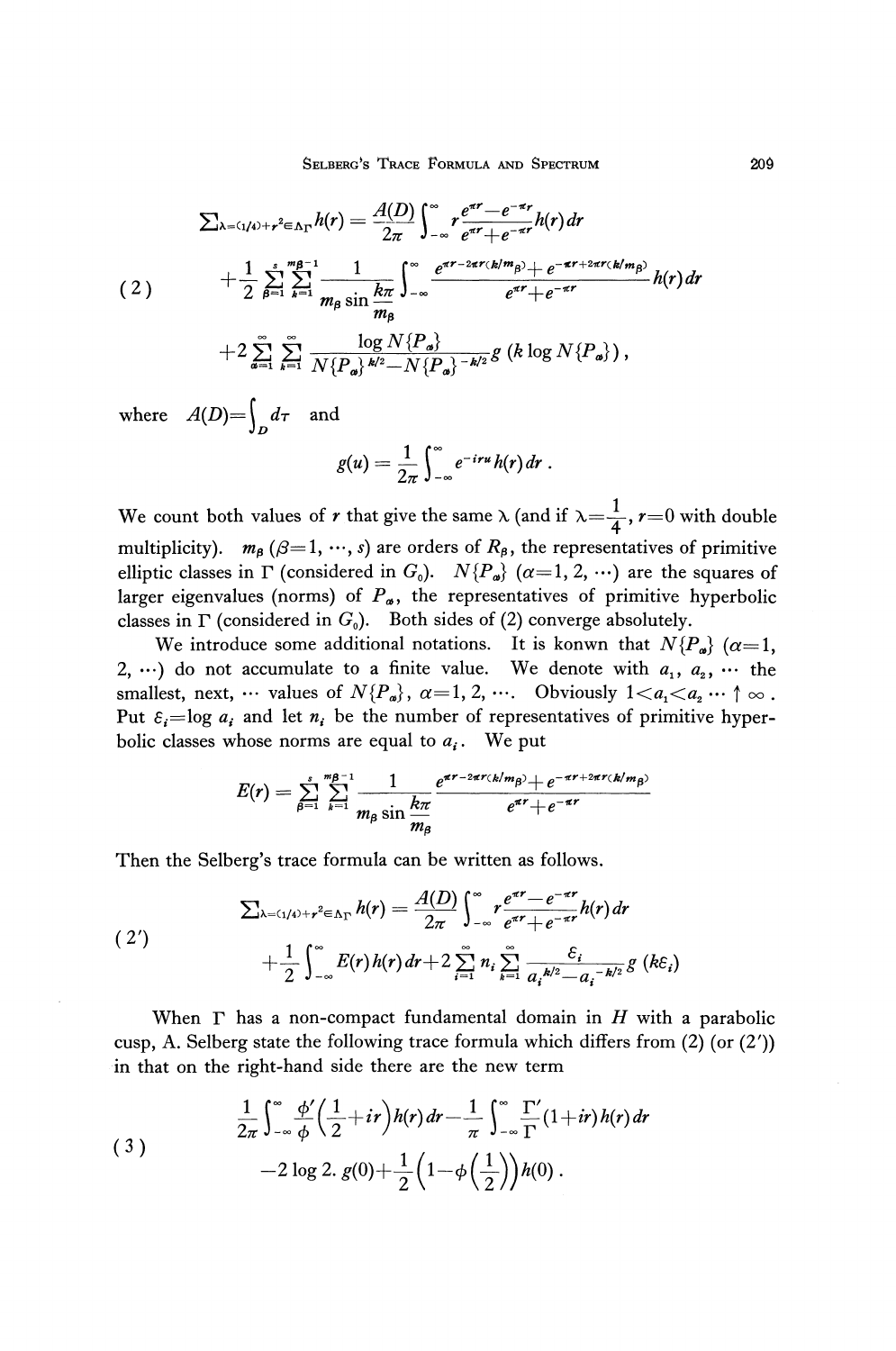*φ(s)* is the meromorphic functions which appears in the functional equation of Eilsenstein series.  $h(r)$  is a function which satisfies the condition  $(H)$ . Both sides of the formula converge absolutely.

REMARK. A. Selberg sketched out the theory in [8]. The author has learned the proof of the formula (3) (Lectures delivered by A. Selberg, Institute for Advanced Study, 1954-1955) from Professor M. Kuga. The description of the proof has some omissions concerning the analytic natures of Eisenstein series. But for the case of the modular group, which we shall consider in  $\S6$ , the details of the proof of (3) can be made rigorous, since Eisenstein series is well-known in this case (see for example  $[6]$ ,  $[7]$ ).<sup>2)</sup>

## 3. Some **auxiliary estimates**

This section contains some estimates connected with Selberg's trace formula. We use them in the following section. We assume that  $\Gamma \backslash H$  is compact or  $\Gamma$  is the modular group.

Let *n* be a non-negative integer and  $t$  be a positive number. Function  $h_{n,t}(r) = r^{2n} e^{-tr^2}$  satisfies the condition *(H)*. We put

$$
g_{n,t}(r) = \frac{1}{2\pi} \int_{-\infty}^{\infty} e^{-iru} h_{n,t}(r) dr.
$$

By the formula

$$
(4) \qquad \qquad \int_{-\infty}^{\infty} x^{2n} e^{-tx^2} x^{-ixy} dx = (-1) \sqrt[3]{\pi} \frac{d^n}{dt^n} (t^{-1/2} e^{-y^2/4t}),
$$

we have

$$
g_{n,t}(u) = P(t^{-1/2}, u^2) e^{-u^2/4t}
$$

where  $P(x, y)$  is a polynomial (of degree N).

Lemma 1. (i) *Series*

$$
S_n(t) = \sum_{i=1}^{\infty} n_i \sum_{k=1}^{\infty} \frac{\varepsilon_i}{a_i^{k/2} - a_i^{-k/2}} (k \varepsilon_i)^{2n} e^{-(k \varepsilon_i)^{2/4t}}
$$

*converges.*

(ii) 
$$
\lim_{t \to 0} \sum_{i=1}^{\infty} n_i \sum_{k=1}^{\infty} \frac{\varepsilon_i}{a_i^{k/2} - a_i^{-k/2}} g_{n,t}(k\varepsilon_i) = 0
$$

Proof. By (4)  $u^{2n}e^{-u^{2}/4t}$  is the Fourier transform of a function satisfying *(H),* so (i) follows from the absolute convergence of Selberg's trace formula.

$$
\sum_{i=1}^{\infty} n_i \sum_{k=1}^{\infty} \frac{\varepsilon_i}{a_i^{k/2} - a_i^{-k/2}} |g_{n,t}(k \varepsilon_i)|
$$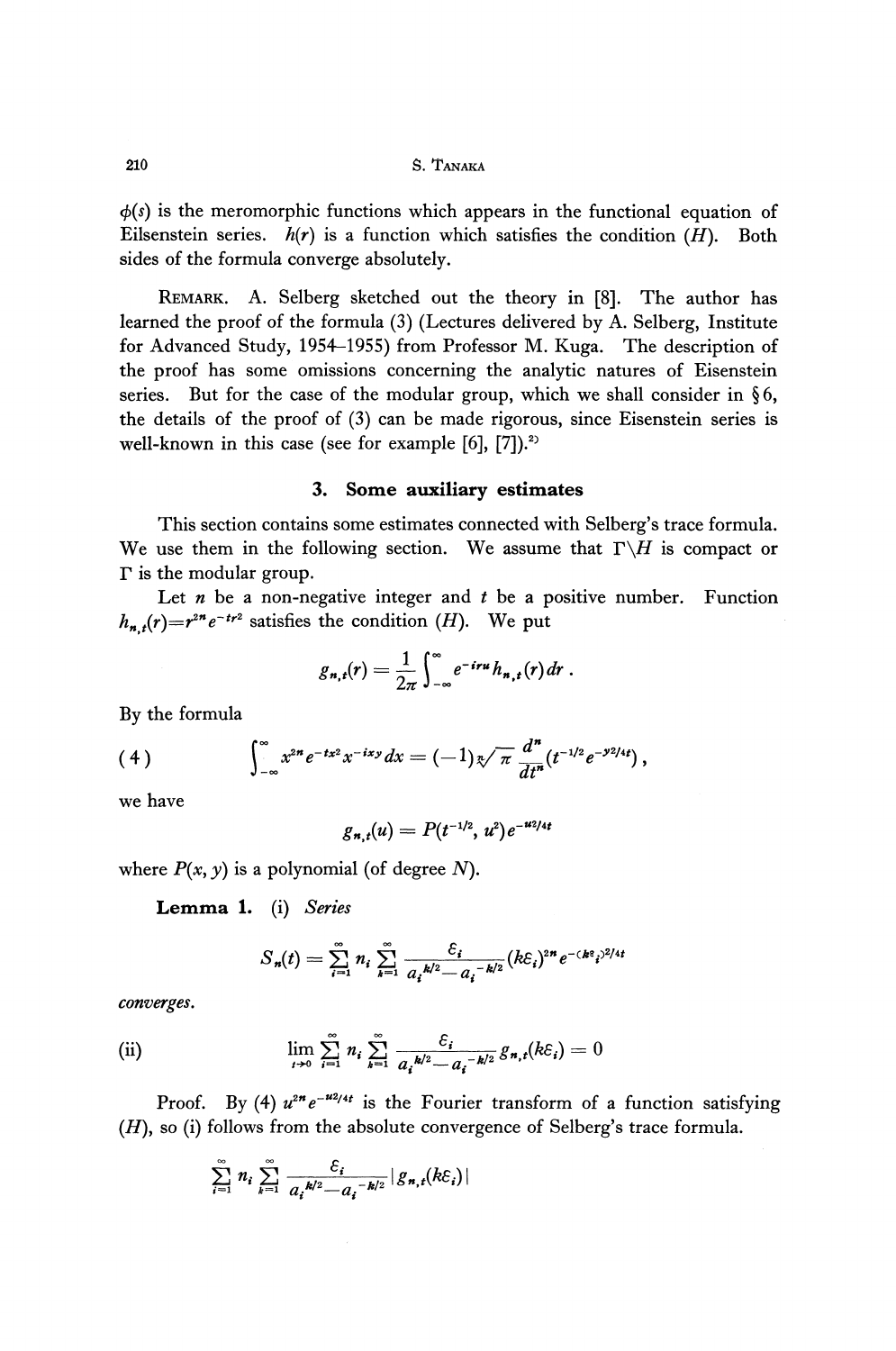$$
\leq \text{constant} \times \sum_{m+n \leq N} t^{-m/2} \sum_{i=1}^{\infty} n_i \sum_{k=1}^{\infty} \frac{\varepsilon_i}{a_i^{k/2} - a_i^{-k/2}} (k \varepsilon_i)^{2n} e^{-k^2 \varepsilon_i^{2/4}}
$$
  

$$
\leq \text{constant} \times (\sum_{m+n \leq N} t^{-m/2} e^{-\varepsilon_1^{2/8} t}) S_n(2t) < \infty.
$$

 $S_n(2t)$  decreases when  $t \downarrow 0$ . So (ii) is established.

Now we put

$$
S(j, t) = \sum_{i=1}^{\infty} n_i \sum_{k=1}^{\infty} \frac{\varepsilon_i}{a_i^{k/2} - a_i^{-k/2}} e^{-(k^2 t)^{2/4t}}
$$

for  $j = 1, 2, \cdots$ .

Lemma 2.

$$
\lim_{t\to 0} e^{e_j^2/4t} S(j, t) = n_j \frac{\varepsilon_j}{a_j^{1/2} - a_j^{-1/2}}
$$

Proof. Let  $c_1$ ,  $c_2$  be positive and

$$
S(j, t) = n_j \frac{\varepsilon_j}{a_j^{1/2} - a_j^{-1/2}} e^{-\varepsilon_j^{2/4}t} + R'(j, t) + R''(j, t) ,
$$

where

$$
R'(j,t) = n_j \sum_{k=2}^{\infty} \frac{\varepsilon_j}{a_j^{k/2} - a_j^{-k/2}} e^{-k^{2} \varepsilon_j^{2/4t}}
$$

and

$$
R''(j, t) = \sum_{i=j+1}^{\infty} n_i \sum_{k=1}^{\infty} \frac{\varepsilon_i}{a_i^{k/2} - a_i^{-k/2}} e^{-k^2 \varepsilon_i^{2/4t}}
$$

They are estimated as follows.

$$
R'(j, t) \leq n_j e^{-4c_1 t_j^2/4t} \sum_{k=2}^{\infty} \frac{\varepsilon_j}{a_j k^{2} - a_j^{-k/2}} e^{-c_2 k^{2} \varepsilon_j^{2/4t}}
$$
  
\n
$$
\leq e^{-4c_1 t_j^2/4t} S_0(t/c_2) ;
$$
  
\n
$$
R''(j, t) \leq e^{-c_1 t_j^2} H^{1/4t} \sum_{i=j+1}^{\infty} n_i \sum_{k=1}^{\infty} \frac{\varepsilon_i}{a_i k^{2} - a_i^{-k/2}} e^{-c_2 k^{2} t_j^{2/4t}}
$$
  
\n
$$
\leq e^{-c_1 t_j^2} H^{1/4t} S_0(t/c_2) .
$$

So we have

$$
R'(j,t)+R''(j,t)\leqslant (e^{-4c_1t}j^{2/4t}+e^{-c_1t^2}j^{2+1/4t})S_0(t/c_2).
$$

Now choose  $c_1$  such that  $4c_1 < 1$  and  $c_1 \varepsilon_{j+1}^2 > \varepsilon_j^2$ . Then

$$
\lim_{t\to 0}e^{-\epsilon_j^2/4t}\left\{R'(j, t)+R''(j, t)\right\}=0.
$$

So the lemma is established.

Lemma 3. *The moments of E(r) satisfy a sufficient condition for the unique-*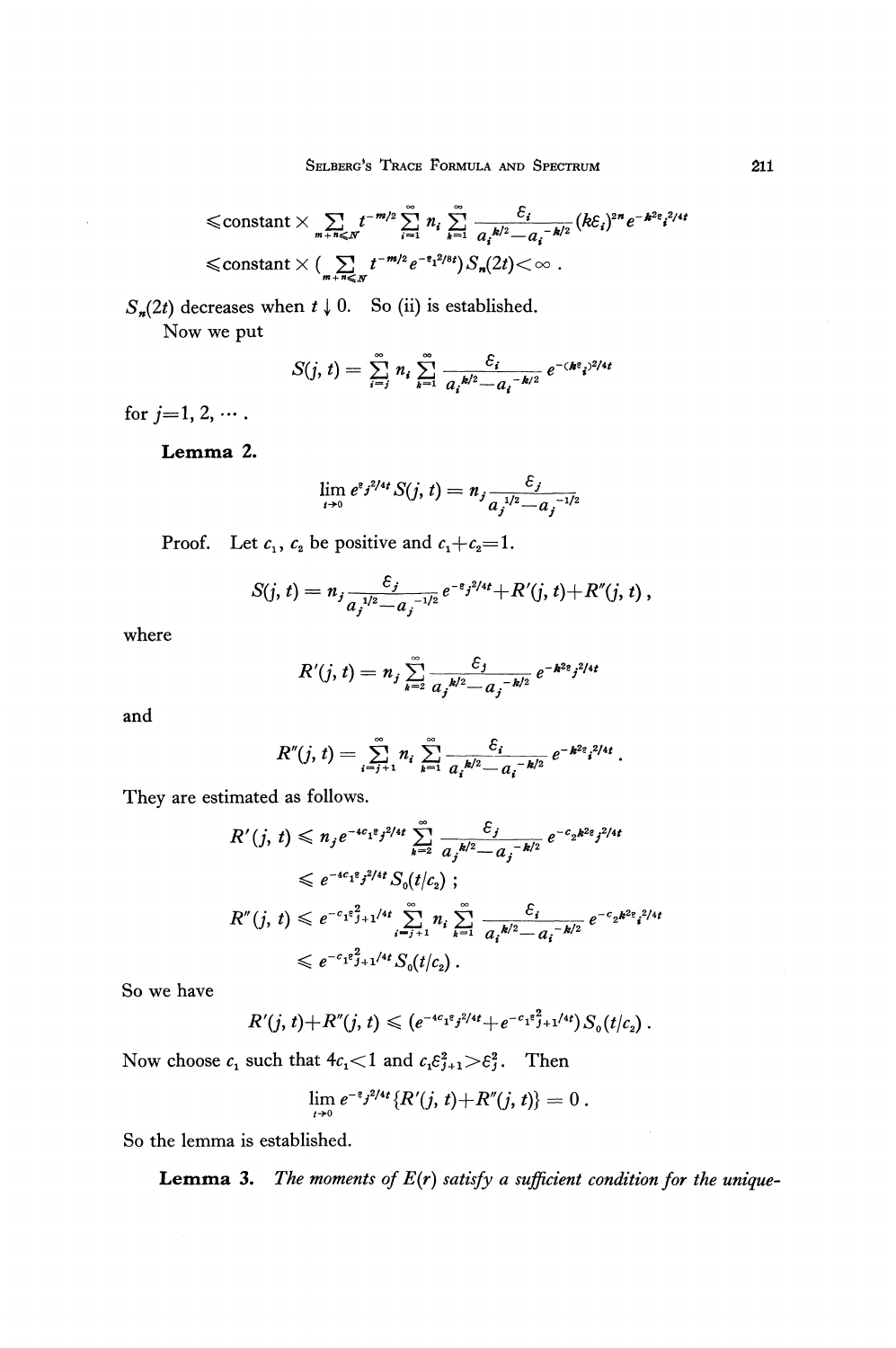**212 S. TANAKA**

*ness of Hamburgar moment problem* (see, for instance, [10]).

Proof.  $E(r)$  is the sum of terms of type

$$
\frac{e^{c\prime r}+e^{-c\prime r}}{e^{cr}+e^{-cr}},\qquad 0
$$

Lemma 3 follows from the following estimates.

$$
m_{2n} = \int_{-\infty}^{\infty} \frac{e^{c'r} + e^{-c'r}}{e^{cr} + e^{-cr}} r^{2n} dr
$$
  
\n
$$
\leq 4 \int_{0}^{\infty} e^{(c'-c)r} r^{2n} dr
$$
  
\n
$$
= \text{constant} \times (c'-c)^{-2n-1} (2n) ! .
$$
  
\n
$$
\lim_{n \to \infty} \frac{1}{n} m_{2n}^{1/2n} < \infty .
$$

#### **4. Selberg's trace formula and spectrum**

4.1. The asymptotic formula for the spectrum. We assume  $\Gamma \backslash H$  is compact. Let  $\alpha(\lambda)$  be the number of those elements of  $\Lambda_{\Gamma}$  which are smaller than λ. The asymptotic formula of I. M. Gelfand and I. Pyatetzki-Shapiro for this case is

**Lemma** 4.

$$
\lim \alpha(\lambda)/\lambda = A(D)/4\pi.
$$

Proof. The first term of the right-hand side of Selberg's trace formula (2') is modified as follows.

$$
\frac{A(D)}{2\pi}\int_{-\infty}^{\infty} r \frac{e^{\pi r} - e^{-\pi r}}{e^{\pi r} + e^{-\pi r}} h(r) dr
$$
\n
$$
= \frac{A(D)}{2\pi} \cdot 2 \int_{0}^{\infty} rh(r) dr - \frac{A(D)}{2\pi} \cdot 4 \int_{0}^{\infty} \frac{e^{-\pi r}}{e^{\pi r} + e^{-\pi r}} h(r) dr.
$$

Putting  $h(r) = e^{-(1/4 + r^2)t}$  in (2'), we have

$$
2 \int_0^{\infty} e^{-t\lambda} d\alpha(\lambda) = \frac{A(D)}{2\pi} \cdot 2 \int_0^{\infty} r e^{-(1/4+r^2)t} dr
$$
  
+ 
$$
\int_0^{\infty} \left\{ -\frac{A(D)}{2\pi} \cdot 4 \cdot \frac{e^{-\pi r}}{e^{\pi r} + e^{-\pi r}} + E(r) \right\} e^{-(1/4+r^2)t} dr
$$
  
+ 
$$
e^{-(1/4)t} \sum_{i=1}^{\infty} n_i \sum_{k=1}^{\infty} \frac{\varepsilon_i}{a_i^{k/2} - a_i^{-k/2}} g_{0,t}(k\varepsilon_i).
$$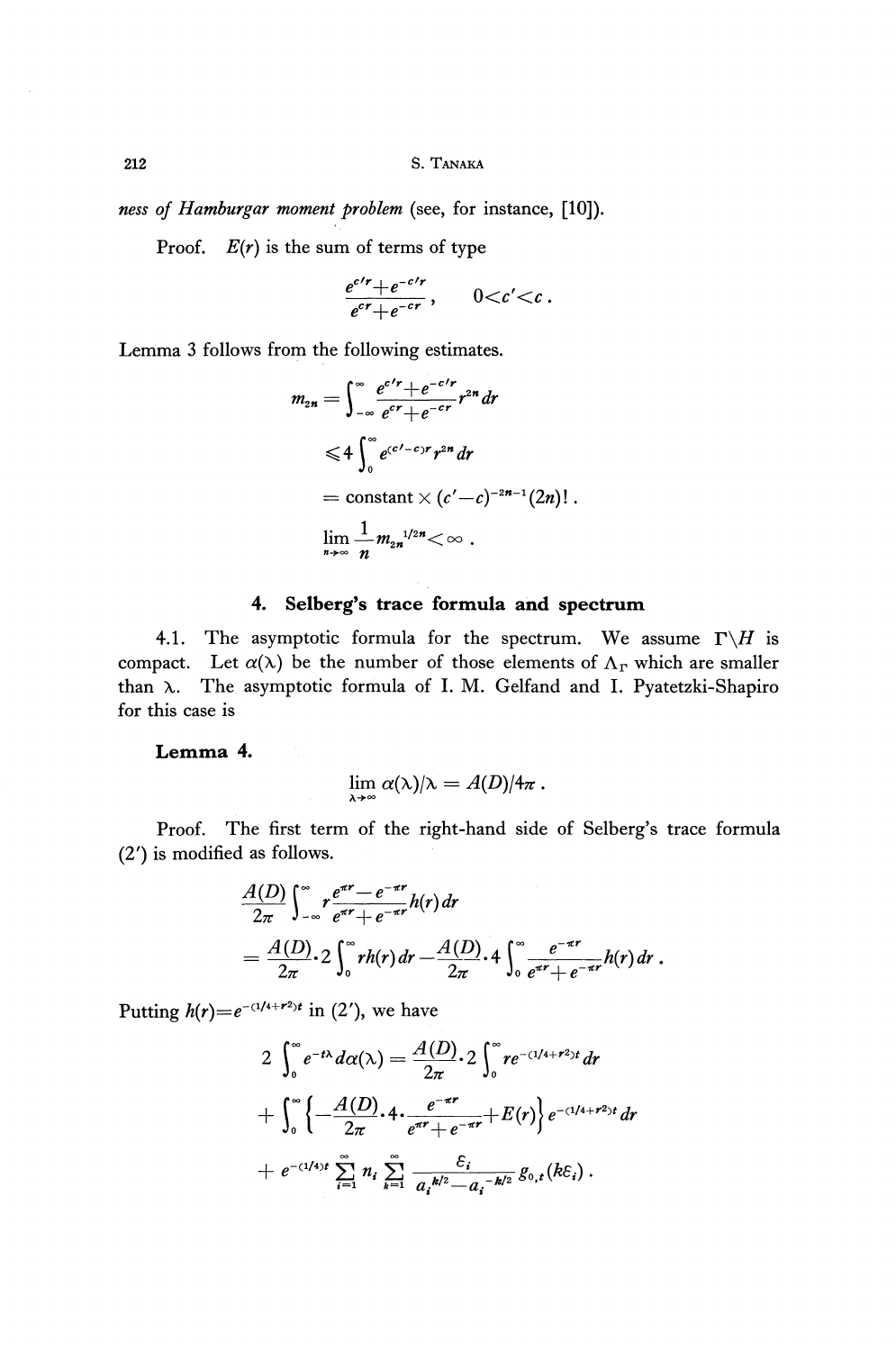By Lemma 1. (ii) and the fact that

$$
-\frac{A(D)}{2\pi}4\frac{e^{-\pi r}}{e^{\pi r}+e^{-\pi r}}+E(r)
$$

is integrable in [0,  $\infty$ ), we have

$$
\lim_{t\to 0} t\int_0^\infty e^{-t\lambda} d\alpha(\lambda) = A(D)/4\pi.
$$

So if we apply Hardy-Littlewood-Karamata theorem (see for instance [12]), the lemma follows.

4.2. The partial determination of  $\Gamma$  from  $\Lambda_{\Gamma}$ . We will consider two discrete subgroups  $\Gamma'$  and  $\Gamma''$  such that  $\Gamma'\backslash H$  and  $\Gamma''\backslash H$  are compact. The symbols and quantities connected with  $\Gamma'(\Gamma'')$  are denoted with  $\Lambda', D', a_i', n_i'$ etc.  $(\Lambda''$  etc.) Now we can prove the following statement.

*If*  $\Lambda' = \Lambda''$ , then  $\Gamma'$  and  $\Gamma''$  (considered as transformation groups of H) are *isomorphic and*  $a_i' = a_i''$ *,*  $n_i' = n_i''$  $(i=1, 2, \dots)$ *.* 

Proof. By lemma 4,  $A(D') = A(D'')$ . Then by Selberg's trace formula (2'), we have

$$
\frac{1}{2}\int_{-\infty}^{\infty}E'(r)h_{n,t}(r)dr+2\sum_{i=1}^{\infty}n_{i}'\sum_{k=1}^{\infty}\frac{\varepsilon_{i}'}{a_{i}{}'k^{2}-a_{i}{}'{}^{-k/2}}g_{n,t}(k\varepsilon_{i}')
$$
\n
$$
=\frac{1}{2}\int_{-\infty}^{\infty}E''(r)h_{n,t}(r)dr+2\sum_{i=1}^{\infty}n_{i}{}''\sum_{k=1}^{\infty}\frac{\varepsilon_{i}{}''}{a_{i}{}''k^{2}-a_{i}{}''^{-k/2}}g_{n,t}(k\varepsilon_{i}{}'').
$$

Now let *t* tend to 0. By lemma 1 (ii) we get the equations

$$
\int_{-\infty}^{\infty} E'(r) r^{2n} dr = \int_{-\infty}^{\infty} E''(r) r^{2n} dr \quad \text{for} \quad n = 0, 1, \cdots.
$$

So from Lemma 3, we have

$$
(6) \t\t\t E'(r) = E''(r).
$$

Putting *n=0* in (5), we have

(7) 
$$
S'(1, t) = S''(1, t).
$$

This implies that

$$
(8) \t e^{s_1/2/4t - s_1/72/4t} = e^{s_1/2/4t} S'(1, t) / e^{s_1/72/4t} S''(1, t).
$$

The right-hand side of (8) has non-zero limit if we let *t* tend to 0 (by Lemma 2). So we have  $\varepsilon_1' = \varepsilon_1''$ . Using (7) and Lemma 2 again, we have  $n_1' = n_1''$ . Then (7) is reduced to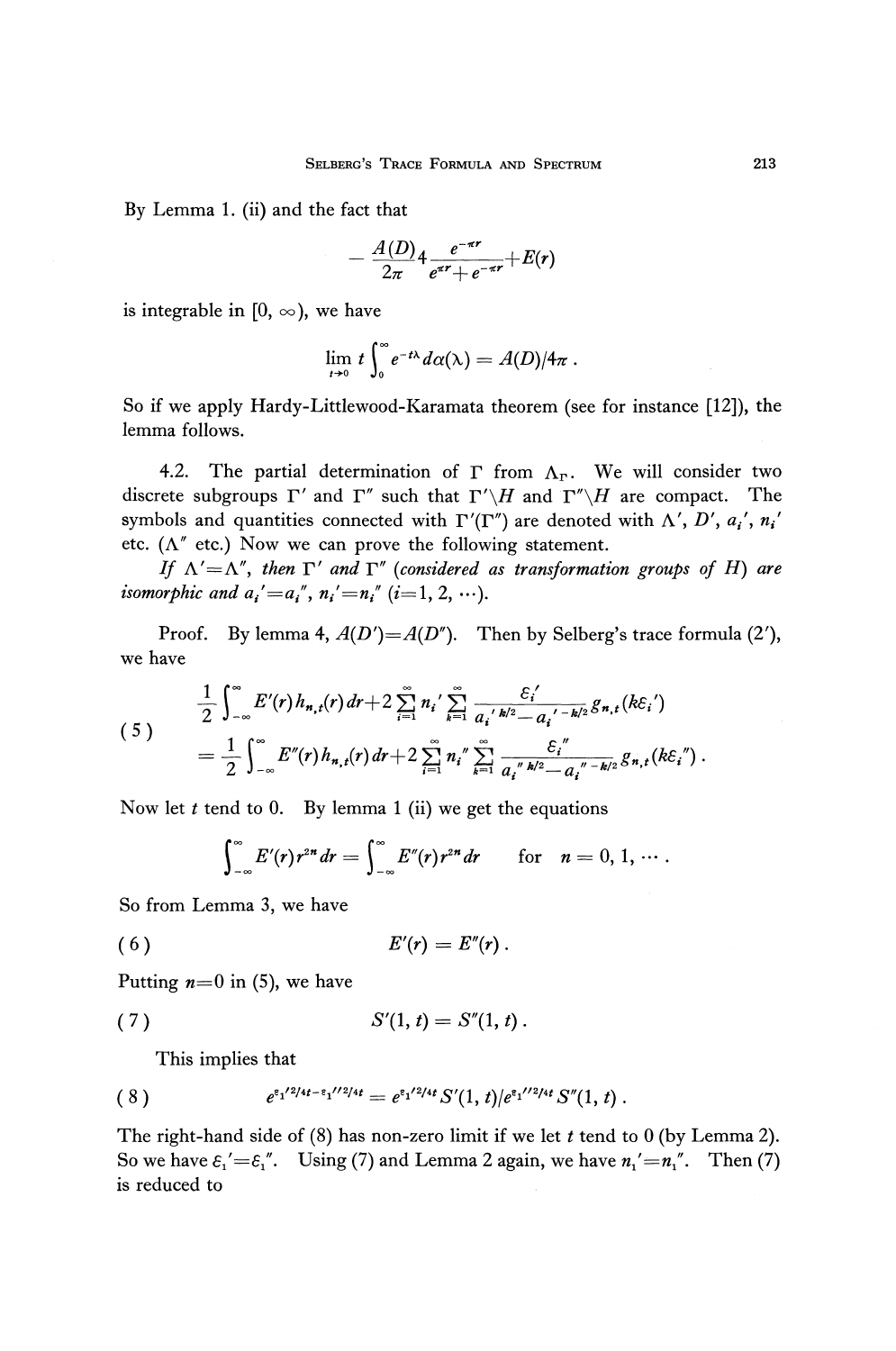$$
S'(2, t) = S''(2, t)
$$

and we can repeat the same procedure.

Returning to (6), by a simple argument concerning the order of each terms of  $E(r)$  when  $r \rightarrow \infty$ , we have  $s' = s''$  and  $\{m'_1, \dots, m'_{s'}\} = \{m''_1, \dots, m''_{s''}\}.$  Using the formula

$$
A(D) = 2\pi \{2g - 2 + \sum_{\beta=1}^{s} (1 - 1/m_{\beta})\}
$$

*(g* is the genus of the Rieman surface corresponding to Γ), we have *g'=g".* Summing up,  $\Gamma'$  and  $\Gamma''$  are isomorphic.

## **5. Discussion of a result of I. M. Gelfand**

Our result in §4.2 can be applied to formulate and prove a result of I. M. Gelfand announced in [1], We reproduce here some result of A. Selberg (see [9])

DEFINITION. Let *G* be a locally compact group. A family of its discrete  $\sup$ groups  $\Gamma^{(t)}$   $(0 \leq t \leq t_0)$  with elements  $A^{(t)}$  such that  $\Gamma^{(t)} \backslash G$  is compact (or, of finite measure) is called a (*continuous*) *deformation* of  $\Gamma = \Gamma^{(0)}$ , if elements  $A^{(t)} \in \Gamma^{(t)}$  depend continuously on *t* and  $A^{(0)} \rightarrow A^{(t)}$  gives isomorphism between  $C^{(0)}$  and  $\Gamma^{(t)}$ : A deformation is called trivial if there exist  $T^{(t)} \in G$  depending continuously on *t* such that  $A^{(t)} = T^{(t)} A^{(0)} T^{(t)-1}$ .

**Lemma** 5 (A. Selberg). *Let G be SL(n, R). A continuous deformation of*  $\Gamma$  (with  $\Gamma \backslash G$  compact or of finite measure) which preserves the traces of all element *of* Γ *is a trivial deformation.*

Now we will prove

**Result of Gelfand.** *Let G=SL(2, R) and* Γ *be a discrete subgroup of G with*  $\Gamma \backslash G$  compact. A deformation of  $\Gamma$  which does not change  $\Lambda_{\Gamma}$  (i.e.,  $\Lambda_{\Gamma(t)} =$  $, 0 \leq t \leq t_0$  is trivial.

Proof. The order of an elliptic element is preserved under any deformation. So absolute value of its trace is preserved. By continuity its trace does not change sign.

Consider a subset of positive numbers consisting of norms of all hyperbolic elements of  $\Gamma^{(t)}$  and denote this set with  $A^{(t)}$ .  $A^{(t)} = A^{(0)}$  by §4.2. Let  $P^{(0)} \in$  $Y^{(0)}$  be a hyperbolic element. By discretness of  $A^{(0)}$  and by continuity,  $N\{P^{(t)}\}$ remainss invariant during the deformation. Therefore the absolute value of the trace of  $P^{(t)}$  is preserved and it does not change sign by continuity. So the hypothesis of Lemma 5 is satisfied.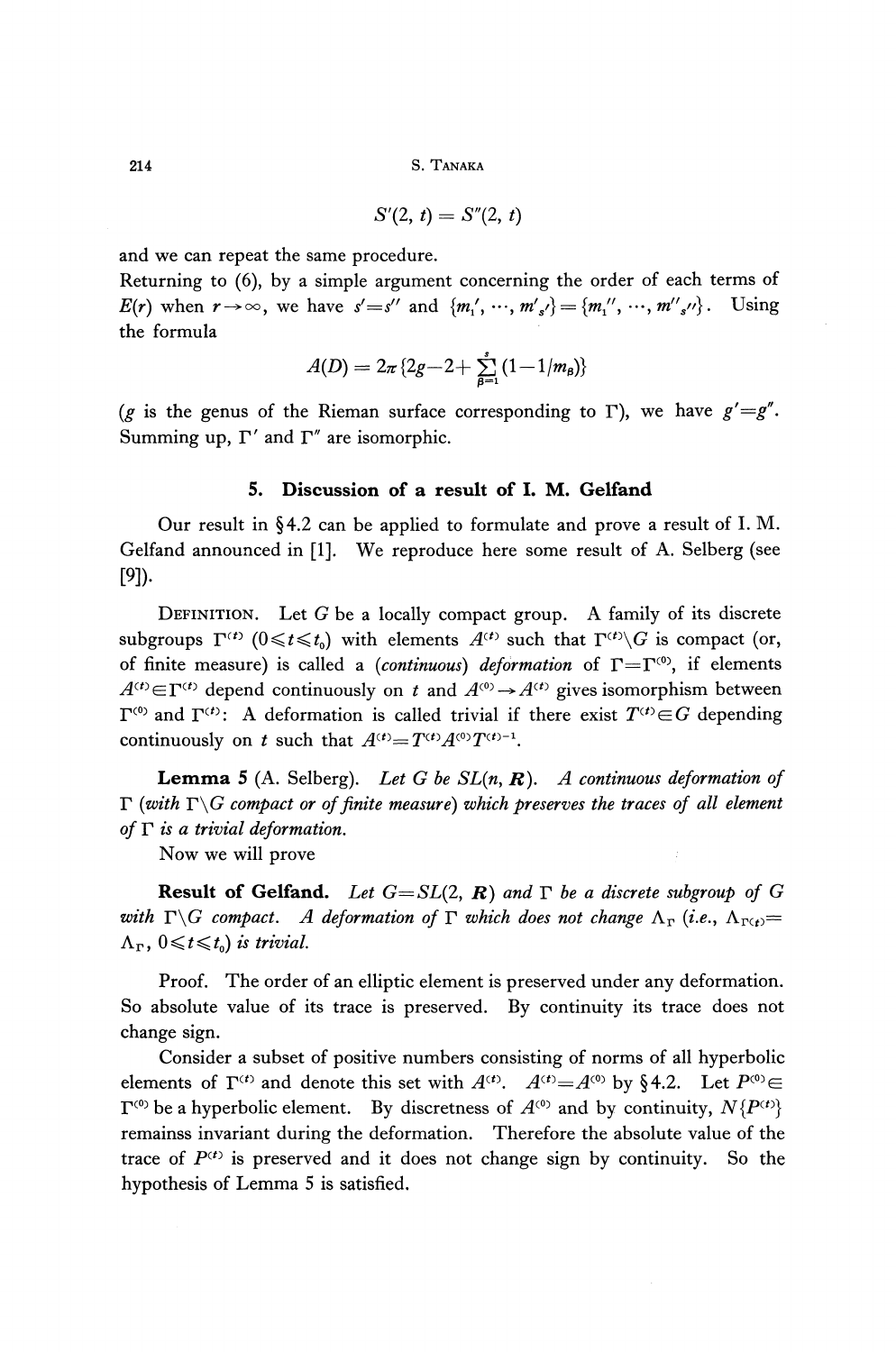## **6. Asymptotic formula for the modular group**

For the modular group,  $\phi(s)$  in (3) can be written as

$$
\phi(s)=\pi^{1/2}\frac{\Gamma(s-1/2)}{\Gamma(s)}\frac{\zeta(2s-1)}{\zeta(2s)},
$$

where  $\zeta(s)$  is the Riemann Zeta function (see for instance [6]). Using the functional equation of *ζ(s),* we have

(9) 
$$
\phi(s) = \pi^{2s-1} \frac{\Gamma(-s+1)}{\Gamma(s)} \frac{\zeta(-2s+2)}{\zeta(2s)}.
$$

Let  $\alpha(\lambda)$  be the number of elements of the discrete part of the spectrum  $\Lambda_{\rm P}$ smaller than  $\lambda$ .

## **Asymptotic formula for the modular group**

$$
\lim_{\lambda \to \infty} \alpha(\lambda)/\lambda = A(D)/4\pi.
$$

Proof. We will show

(10) 
$$
\lim_{t\to\infty} t \int_0^\infty e^{-t\lambda} \alpha(\lambda) = A(D)/4\pi.
$$

To prove this it is sufficient to show that for  $h(r) = e^{-(1/4+r^2)t}$  (3) is of order of  $o(t^{-1})$  when  $t\rightarrow 0$ . The main terms we have to consider are (by the expression (9) for *φ(s))*

$$
\int_{-\infty}^{\infty} \frac{\zeta'}{\zeta}(1+2ir)e^{-(1/4+r^2)t} dr
$$

and

$$
\int_{-\infty}^{\infty} \frac{\Gamma'}{\Gamma}(\sigma + i r) e^{-(1/4 + r^2)t} dr \qquad \left(\sigma = \frac{1}{2}, 1\right).
$$

It is known for large  $|r|$ ,

$$
\frac{\zeta'}{\zeta}(1+2ir) = O\left(\log^s |r|\right)
$$

(see for instance [11], p. 44  $(3.6.6.)$ ) and

$$
\frac{\Gamma'}{\Gamma}(\sigma+i r) = O\left(\log |r|\right) \quad \text{ uniformly in} \quad 0 \leqslant \sigma \leqslant 2
$$

(see for instance [5], p. 317).

On the other hand, if  $A(r)$  is a continouus function satisfying  $A(r)=O(|r|^{\alpha})$